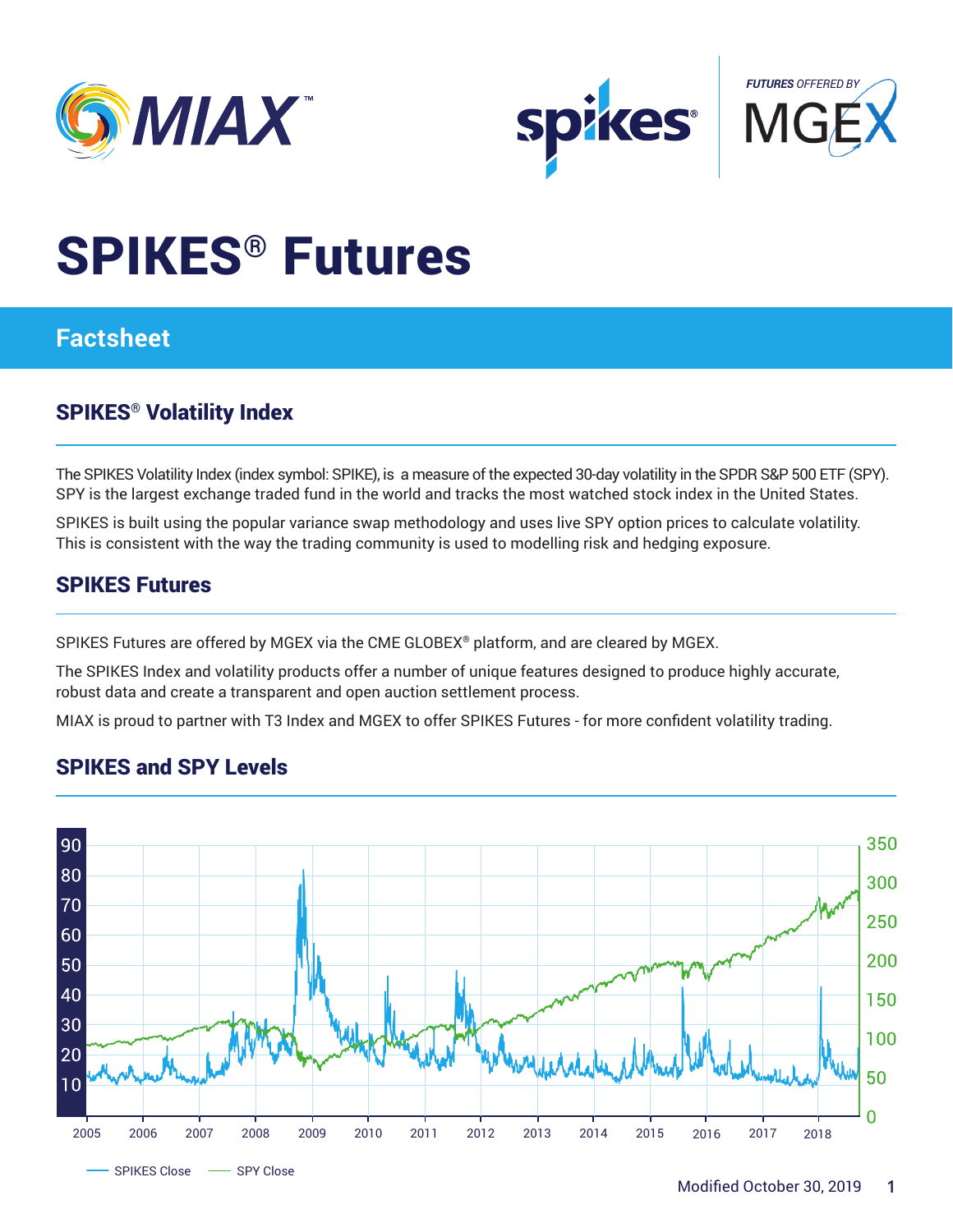## The SPIKES Formula

SPIKES has a defined rules-based approach to selecting components—a series of options on the SPY—and weighting them to derive a single price for the index. The general formula for the SPIKES Index is as follows:

**SPIKES** = 100 x 
$$
\sqrt{\left(\frac{t_1}{t_M} \frac{t_2 - t_M}{t_2 - t_1} \sigma_1^2 + \frac{t_2}{t_M} \frac{t_M - t_1}{t_2 - t_1} \sigma_2^2\right)}
$$

The formula for expected T-term variance is as follows:

$$
\boldsymbol{\sigma}^2 = \frac{1}{T} \left[ 2e^{RT} \Sigma i \frac{\Delta K_i p_i}{K_i^2} - \left( \frac{e^{RT} (p^c_{ATM} - p^p_{ATM})}{K_{ATM}} \right)^2 \right]
$$

 $p_{ATM}^c$ Price of the at-the-money (ATM) SPY call option

 $P_{ATM}^{p}$ **Price of the ATM SPY put option** 

**K**<sub>ATM</sub> Strike closest to the point where linearly interpolated SPY call and put prices intersect

- **t<sup>1</sup>** Time (in seconds) to near-term expiration
- **σ<sup>1</sup>** Estimated volatility computed by variance swap formula, near-term
- **t**<sub>2</sub> Time (in seconds) to next-term expiration
- **σ<sup>2</sup>** Estimated volatility computed by variance swap formula, next-term
- **t**<sub>M</sub> Number of seconds in 30 days (30 x 86,400 = 2,592,000)
- **T** Time to options expiration (in years, with 1-second precision)
- $K_i$ ,  $p_i$ A list of unique SPY options strikes, ordered from lowest to highest, and corresponding SPY options prices; of  $\,$  a call if K $>$ K $_{\rm ATM}$ ; and of a put if K $_{\rm i}$ < K $_{\rm ATM}$ , if K $=$  K $_{\rm ATM}$ then an average between the ATM SPY put and call prices
- **∆K**, Half the difference between the strikes on either side of K<sub>i</sub>;

$$
\Delta K_{i} = \frac{(K_{i+1} - K_{i-1})}{2}
$$

For the last (highest and lowest) selected strikes, ∆K<sup>i</sup> is simply the absolute difference between K $_{\shortmid}$  and the nearest selected option's strike

**R** Risk-free interest rate to option's expiration

#### Calculation Process

SPIKES is calculated using only standard options on the SPY that expire on the third Friday of each calendar month. Although weekly options on SPY are available, these are **not** used in the calculation of SPIKES.

The following process is used to calculate SPIKES:

| <b>STEP 1</b><br><b>Select two SPY</b><br>expirations                                                                                                                                                                                                                   | STEP <sub>2</sub><br><b>Apply "Price</b><br><b>Dragging"</b><br>technique                                                                                                                                                                                          | STEP <sub>3</sub><br><b>Select</b><br>option inputs                                                                                           | STEP 4<br><b>Apply variance</b><br><b>swap</b><br>formula                                                                                                                                                                | <b>STEP 5</b><br><b>Calculate</b><br><b>SPIKES</b>                                                                                                                                                              |
|-------------------------------------------------------------------------------------------------------------------------------------------------------------------------------------------------------------------------------------------------------------------------|--------------------------------------------------------------------------------------------------------------------------------------------------------------------------------------------------------------------------------------------------------------------|-----------------------------------------------------------------------------------------------------------------------------------------------|--------------------------------------------------------------------------------------------------------------------------------------------------------------------------------------------------------------------------|-----------------------------------------------------------------------------------------------------------------------------------------------------------------------------------------------------------------|
| Select the two SPY<br>expiration months. The<br><b>SPIKES</b> calculation<br>begins with the universe<br>of regular monthly SPY<br>options and selects the<br>first monthly expiration<br>with more than two full<br>days to expiry and the<br>next monthly expiration. | Apply "Price Dragging"<br>technique to determine<br>option price inputs. Price<br>Dragging uses eligible<br>trades, bids, and offer<br>prices to reduce erratic<br>movements of the index<br>value that could result<br>from illiquid<br>out-of-the-money options. | Select option inputs.<br>For each expiration,<br>choose the<br>at-the-money and<br>all out-of-the-money<br>options, limited<br>by truncation. | Apply variance swap<br>formula. For each<br>expiration, the<br>volatility is estimated<br>using the variance<br>swap formula, with<br>the selected<br>options' prices<br>weighted according to<br>the formula [2] above. | Calculate SPIKES.<br>Compute the 30-day<br>weighted average of<br>the near- and<br>next-expiration<br>variances, take the<br>square root, and<br>multiply by 100 as<br>illustrated in the<br>formula [1] above. |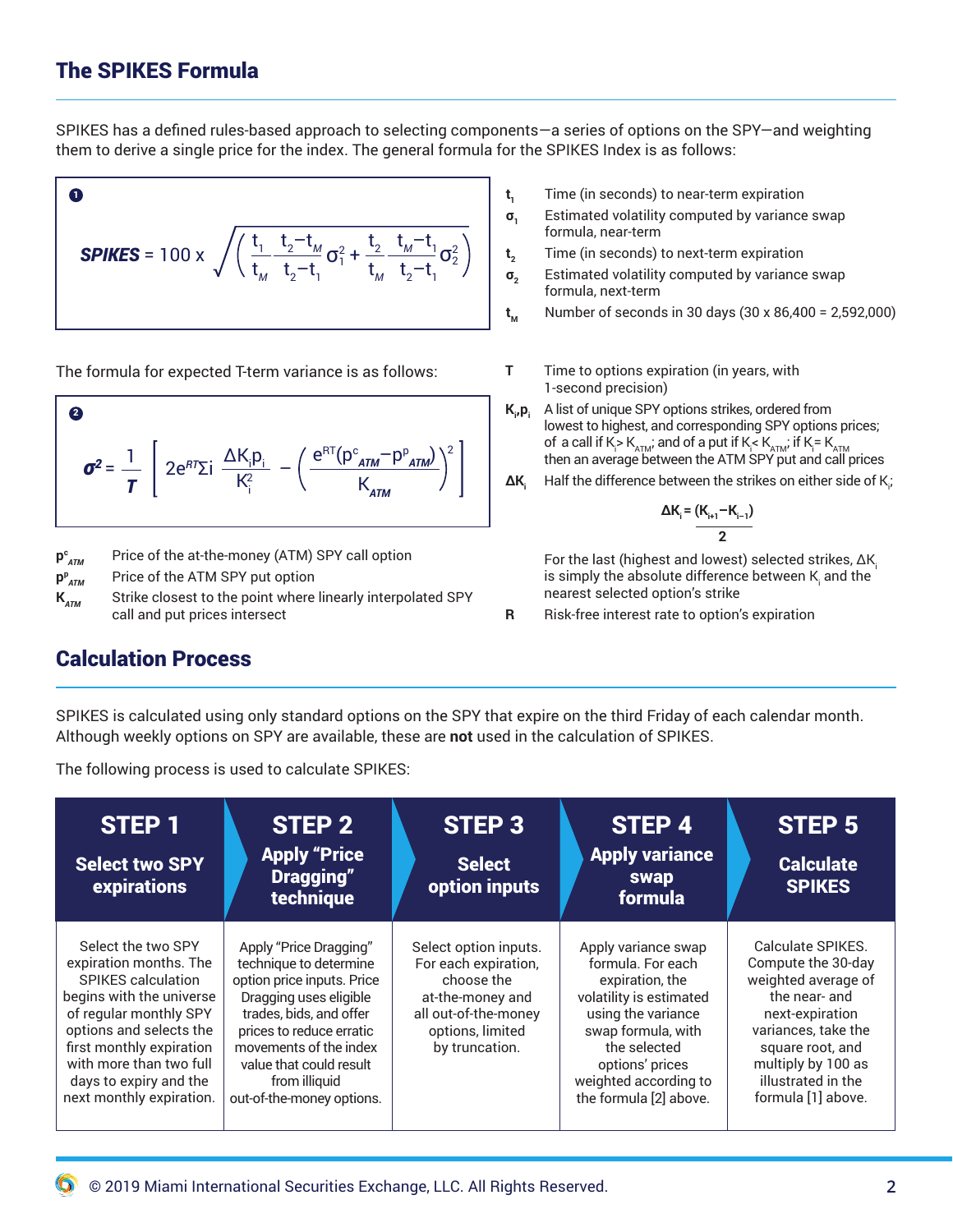SPIKES Special Settlement Auction (a modified Opening Process)

The SPIKES Special Settlement Auction occurs on MIAX Options in the SPY options that have 30 days to expiration on the Wednesday that is 30 days prior to the third Friday of the calendar month immediately following the month in which the contract expires. If that Wednesday or the expiration Friday that is 30 days following that Wednesday is a holiday, the final settlement date for the contract shall be on the business day immediately preceding that Wednesday.

Before and during the opening process for each relevant SPY option, MIAX Options will disseminate robust imbalance information over its AIS feed. Anyone (members and non-members) may subscribe to the AIS feed.

New liquidity types called Settlement Auction Only (SAO) orders and SAO eQuotes were created for this process.

### Trading Fees

Fees will be announced shortly.

### SPIKES Futures Contract Speci**f**ications

| <b>Contract Name</b>                           | SPIKES Volatility Index Future (SPK)                                                                                                                                                                                                                                                                                                                                                                                                                                                              |  |  |  |
|------------------------------------------------|---------------------------------------------------------------------------------------------------------------------------------------------------------------------------------------------------------------------------------------------------------------------------------------------------------------------------------------------------------------------------------------------------------------------------------------------------------------------------------------------------|--|--|--|
| <b>Ticker Symbol</b>                           | Trading of the SPK Futures Contract will be available electronically via the CME Globex® platform with ticker<br>symbol SPK.                                                                                                                                                                                                                                                                                                                                                                      |  |  |  |
| <b>Trading Hours</b>                           | The SPIKES futures will trade as follows (all hours listed in Central Time):<br>Extended Trading Session I: 5:00 p.m. - 8:30 a.m. (Sunday - Friday)<br>4:00 p.m. $-5:00$ p.m. (Sunday)<br>o Pre-Open<br>4:45 p.m. $-5:00$ p.m. (Monday $-$ Thursday)<br>8:30 a.m. - 3:15 p.m. (Monday - Friday)<br><b>Regular Trading Session:</b><br>$\bullet$<br>Extended Trading Session II: 3:30 p.m. - 4:00 p.m. (Monday - Friday)<br>$\bullet$<br>o Pre-Open<br>$3:15$ p.m. - $3:30$ p.m. (Monday - Friday) |  |  |  |
| <b>Contract Multiplier</b>                     | The contract multiplier for each SPK Futures Contract is \$1,000 (USD).                                                                                                                                                                                                                                                                                                                                                                                                                           |  |  |  |
| <b>Contract Months</b>                         | The months available for trading in the SPK Futures Contract will be the nearest six (6) consecutive months.<br>The first trading day of the new 6th month contract will begin with the evening session on the settlement day<br>of the expiring front month.                                                                                                                                                                                                                                     |  |  |  |
| <b>Order Types</b>                             | Order types for SPK Futures Contracts will include Limit, Market Order with Protection, Market to Limit, Stop<br>Limit, and Stop Order with Protection.                                                                                                                                                                                                                                                                                                                                           |  |  |  |
| <b>Calendar Spreads</b>                        | Standard calendar spreads are available for trading in the SPK Futures Contract with reduced tick functionality.<br>The individual legs and net prices may be in increments of 0.01 index points, which has a value of \$10.00.                                                                                                                                                                                                                                                                   |  |  |  |
| <b>Block Trades</b>                            | Block Trades are permitted to be executed in the SPK Futures Contract given they meet<br>minimum quantity thresholds. The Block Trade minimum threshold for the SPK Futures Contract<br>is 200 contracts.                                                                                                                                                                                                                                                                                         |  |  |  |
|                                                | Block Trades will include a minimum price increment of 0.01 index points which has a value of \$10.00.                                                                                                                                                                                                                                                                                                                                                                                            |  |  |  |
| <b>Exchange for</b><br><b>Related Position</b> | Exchange for Related Position (EFRP) transactions are permitted to be executed in the SPK Futures Contract<br>provided certain criteria are met. The transaction must also be proven to be a bona fide EFRP transaction and<br>must be submitted to the Exchange in accordance with applicable Rules.                                                                                                                                                                                             |  |  |  |
|                                                | See MGEX Rule 719.00, for additional information related to EFRP transactions.                                                                                                                                                                                                                                                                                                                                                                                                                    |  |  |  |
|                                                | See MGEX Rule 83.16 for information related to Exchange of Contract for Related Position ("ECRP") transactions.                                                                                                                                                                                                                                                                                                                                                                                   |  |  |  |
| <b>Minimum Price</b><br><b>Increment</b>       | The minimum price increment in the SPK Futures Contract will be 0.05 index points, which has a value<br>of \$50.00. For spread trades, the individual legs and net prices may be in increments of 0.01 index points, which has a<br>value of \$10.00.                                                                                                                                                                                                                                             |  |  |  |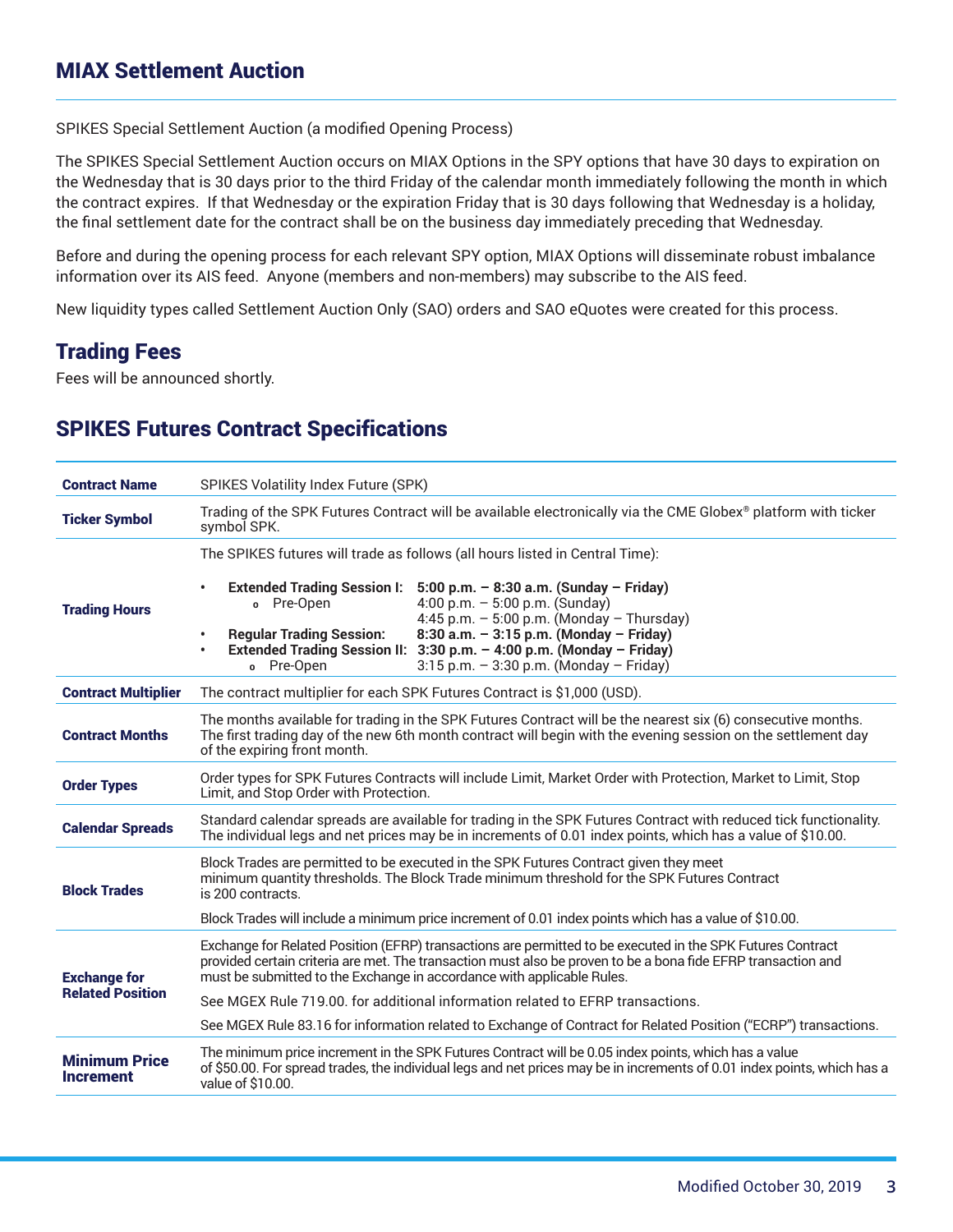| <b>Daily Price Limits</b>                                            | During the extended trading session each SPK Futures Contract will be subject to an upper price limit of 70%<br>above the most current calculated reference value and a lower price limit of 30% below the most current calculated<br>reference value. There are no price limits during the regular trading session.                                                                                                                                                                                                                                                                                                                                                                                                                                                                                                                                                                                                                                                                                                                                                                                                                                                                                                                                                    |  |  |
|----------------------------------------------------------------------|-------------------------------------------------------------------------------------------------------------------------------------------------------------------------------------------------------------------------------------------------------------------------------------------------------------------------------------------------------------------------------------------------------------------------------------------------------------------------------------------------------------------------------------------------------------------------------------------------------------------------------------------------------------------------------------------------------------------------------------------------------------------------------------------------------------------------------------------------------------------------------------------------------------------------------------------------------------------------------------------------------------------------------------------------------------------------------------------------------------------------------------------------------------------------------------------------------------------------------------------------------------------------|--|--|
| <b>Trading Halts</b>                                                 | Trading halts for SPK futures will go into effect following a NYSE Rule 80B trading halt in the cash<br>equity market in the following convention:<br>Level 1: 15-minute trading halt following a 7% decline in the S&P 500 Index (unless the decline occurs after<br>2:25 p.m. (Central Time) or 11:25 a.m. (Central Time) in the case of early close).<br>Level 2: 15-minute trading halt following a 13% decline in the S&P 500 Index (unless decline occurs after<br>2:25 p.m. (Central Time) or 11:25 a.m. (Central Time) in the case of early close).<br>Level 3: Trading halt for the remainder of the trading session following a 20% decline in the S&P 500 Index,<br>effective during all regular Hours of Trading.<br>Additionally, MGEX will take into consideration any trading halt in the SPDR S&P ETF Trust and/or the<br>SPIKE Options Contract in determining whether to halt trading in the SPK Futures Contract.<br>Trading halts in the SPK Futures Contract can also be triggered from a correlated trading halt in the CME E-mini<br>S&P Futures Contract; however, these halts are limited to the trading times of 3:00 p.m. to 3:15 p.m. during the<br>regular trading session, or 3:30 p.m. to 4:00 p.m. during the extended trading session. |  |  |
| <b>Last Trading Day/</b><br><b>Termination of</b><br><b>Trading</b>  | The Last Trading Day for the SPK Futures Contract will be at 8:00 a.m. on the Final Settlement Date.                                                                                                                                                                                                                                                                                                                                                                                                                                                                                                                                                                                                                                                                                                                                                                                                                                                                                                                                                                                                                                                                                                                                                                    |  |  |
| <b>Final Settlement</b><br><b>Date</b>                               | The Final Settlement Date for the SPK Futures Contract is generally a Wednesday 30 calendar days<br>preceding the Expiration Date of the monthly SPY options. If that day is an Exchange holiday, then the<br>Final Settlement Date will be the preceding business day. The Expiration Date for the monthly SPY<br>options is the 3rd Friday of the month following the month in which the contract expires. If that day<br>is an Exchange holiday, then the Expiration Date is the preceding business day.                                                                                                                                                                                                                                                                                                                                                                                                                                                                                                                                                                                                                                                                                                                                                             |  |  |
| <b>Final Settlement</b><br><b>Value</b>                              | SPK Futures will cash settle to the Final SPIKES settlement value, as published by MIAX, on the Final Settlement Date.<br>Settlement of the SPK Futures Contract will result in the transfer of a cash settlement amount on the<br>business day immediately following the Settlement Date. The cash settlement amount will be the final mark<br>to market amount against the final settlement price of the SPK Futures Contract multiplied by \$1,000.00.                                                                                                                                                                                                                                                                                                                                                                                                                                                                                                                                                                                                                                                                                                                                                                                                               |  |  |
| <b>Trade at</b><br><b>Settlement</b><br><b>Transactions</b><br>(TAS) | Trade at settlement transactions (TAS) for SPK Futures Contracts will be available during the regular trading session<br>hours of 8:30 a.m. to 3:13 p.m.<br>All TAS transactions will trade on CME's Globex platform with ticker symbol "SPT" and will be limited to price ranges<br>from 0.50 index points below the daily settlement price to 0.50 index points above the daily settlement price.<br>Minimum price increments will be 0.01 index points. All TAS orders will be required to be a day order, immediate or<br>cancel order, or fill or kill order. Both single leg and calendar spread transactions are available for trading, however<br>no block trades or ECRPs will be permitted in TAS transactions for SPK Futures Contracts.<br>Last Trade Date for TAS transactions is at 3:13 p.m. the business day prior to the SPK Future Contract's Last<br>Trading Day.                                                                                                                                                                                                                                                                                                                                                                                    |  |  |
| <b>Position</b><br><b>Accountability</b>                             | The position accountability levels for SPK Futures Contracts are as follows:<br>Ownership or control at any time of more than 50,000 contracts net long or short in all SPK Futures Contracts<br>combined.<br>Ownership or control of more than 30,000 contracts net long or net short in the expiring SPK Futures Contract,<br>effective at the start of Hours of Trading for the Friday prior to the Final Settlement Date of<br>the expiring SPK Futures Contract.<br>Ownership or control of more than 10,000 contracts net long or net short in the expiring SPK<br>Futures Contract, effective at the start of the Hours of Trading for the Business Day immediately<br>preceding the Final Settlement Date of the expiring SPK futures.<br>Trading for the Friday prior to the Final Settlement Date and for the business day immediately preceding the<br>Final Settlement Date will be in effect upon commencement of the first range of the extended trading session<br>(3:30 p.m. to 4:00 p.m.)                                                                                                                                                                                                                                                              |  |  |
| <b>Reportable</b><br><b>Position and</b><br><b>Volume Level</b>      | Any open position level in the SPK Futures Contract at the close of trading on any trading day equal to, or in<br>excess of, 200 contracts on either side of the market is required to be reported to the CFTC.<br>A volume threshold account that has trading volume in the SPK Futures Contract during a single trading day equal<br>to, or in excess of, 50 contracts is required to be reported to the CFTC.                                                                                                                                                                                                                                                                                                                                                                                                                                                                                                                                                                                                                                                                                                                                                                                                                                                        |  |  |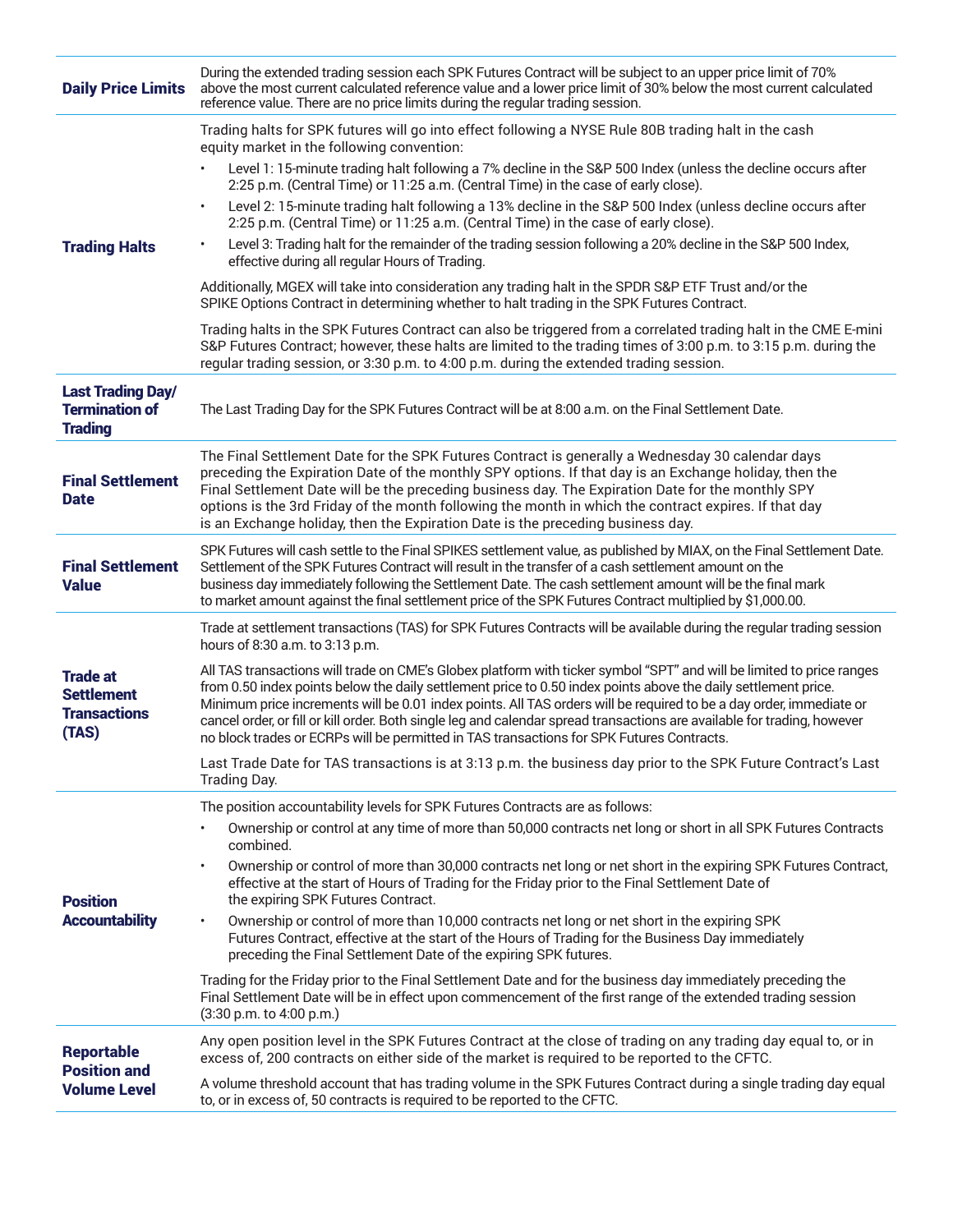Miami International Holdings, Inc. (MIH) is the parent holding company of Miami International Securities Exchange, LLC (MIAX®), MIAX PEARL, LLC (MIAX PEARL™) and MIAX Emerald, LLC (MIAX Emerald™ and together with MIAX and MIAX PEARL, the MIAX Exchange Group), which operates three fully electronic options trading exchanges.

MIAX, MIAX PEARL and MIAX Emerald leverage the MIAX Exchange Group's industry-leading technology and infrastructure to provide their member firms with traditional pricing and pro rata allocation (MIAX), maker-taker pricing and price-time allocation (MIAX PEARL) market structures, and a hybrid market structure with maker-taker pricing and pro rata allocation (MIAX Emerald). MIAX Options serves as the exclusive exchange venue for cash-settled options on the SPIKES Volatility Index (Ticker: SPIKE), a measure of the expected 30-day volatility in the SPDR® S&P 500® ETF (SPY).

The MIAX Exchange Group's executive offices and National Operations Center are located in Princeton, NJ, with a Miami Operations Center and additional offices located in Miami, FL.

To learn more about MIH and the MIAX Exchange Group visit **[www.miaxoptions.com](http://www.miaxoptions.com)**.

## About MGEX

MGEX, a Designated Contract Market (DCM) and Derivatives Clearing Organization (DCO), was established in 1881 and is the only market for Hard Red Spring Wheat (HRSW), SPIKES Futures, National Corn Index (NCI), National Soybean Index (NSI), Hard Red Winter Wheat Index (HRWI), Hard Red Spring Wheat Index (HRSI), and Soft Red Winter Wheat Index (SRWI) futures and options, as well as for HRSW calendar spread options (CSOs). In addition, MGEX provides DCM, DCO and cash market services to business partners in an array of asset classes. To learn more about MGEX visit **[www.mgex.com](http://www.mgex.com)**.

## About T3 Index

SPIKES has been developed by T3 Index, a research-driven financial indexing firm, specializing in volatility and option benchmarking. T3 Index is dedicated to developing investible, proprietary indices that track related strategies across a range of asset classes to transform the way people invest and manage risk.

For more information on T3 Index and their range of indices, visit **[www.t3index.com](http://www.t3index.com)**.

The information in this document is provided for information purposes only, and is not intended to provide, and should not be relied on for financial or legal advice. The information herein is presented "as is" and without representations or warranties of any kind. The Parties shall not be liable for loss or damage, direct, indirect or consequential, arising from any use of the Data or action taken in reliance upon the Data.

#### **Disclaimer**

Futures trading is not suitable for all investors, and involves the risk of loss. The risk of loss in futures can be substantial. You should, therefore, carefully consider whether such trading is suitable for you in light of your circumstances and financial resources. For additional information regarding futures trading risks, see the Risk Disclosure Statement set forth in CFTC Regulation §1.55(b). The information contained herein is provided for general education and information purposes only. No statement contained herein should be construed as a recommendation to buy or sell a security or future or to provide investment advice. SPIKES® is a registered trademark of T3 Index. Certain aspects of the methodology and related functionality of SPIKES® is owned by MIH and may be covered by one or more patents or pending patent applications.

No statement within this document should be construed as a recommendation to buy or sell a security or futures contract or to provide investment advice.

SPIKES is a registered trademark of T3 Index. Certain aspects of the methodology and related functionality of SPIKES is owned by MIH and may be covered by one or more patents or pending patent applications.